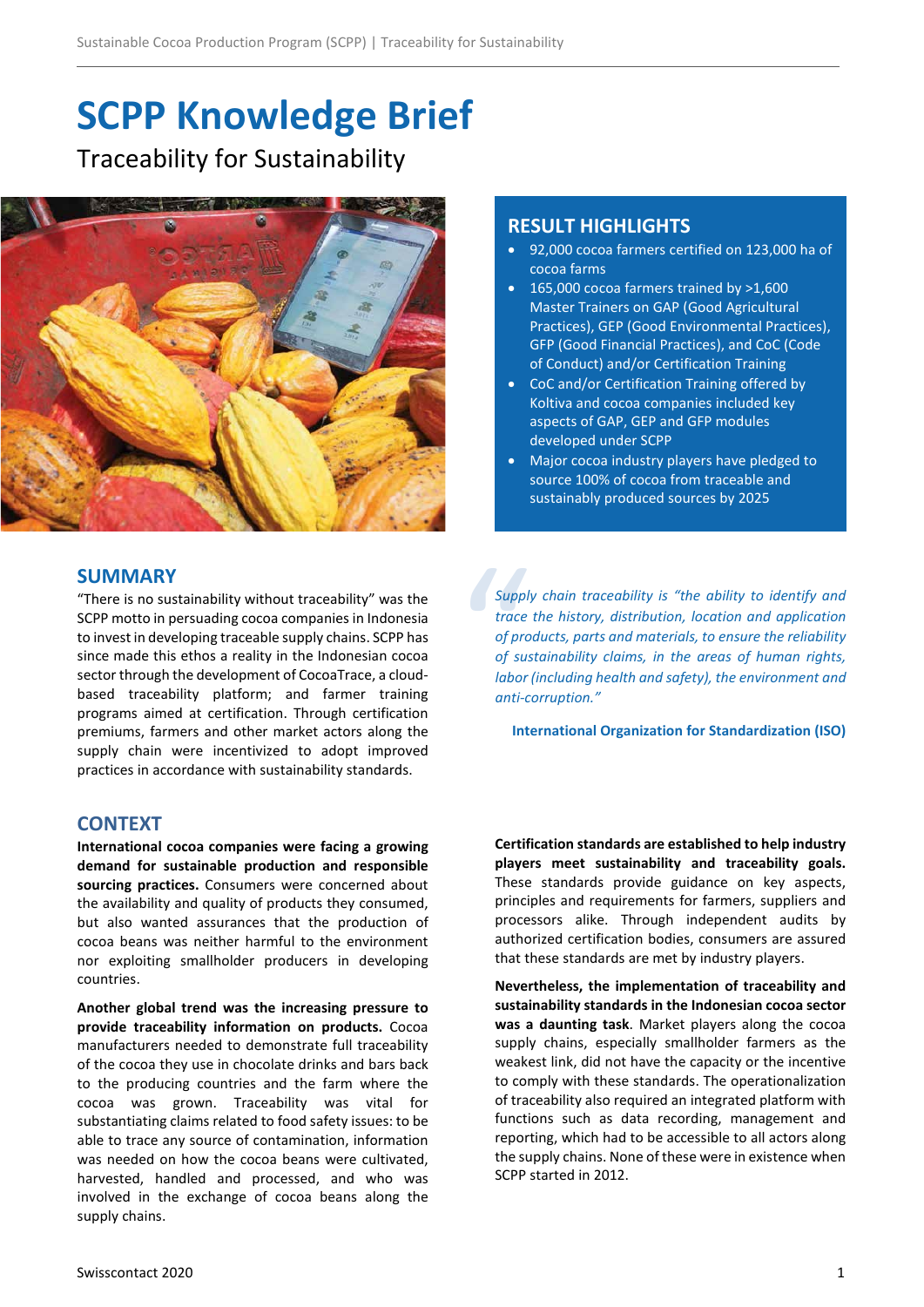

### **INNOVATION**

**The core concept of traceability was initially developed in the PEKA project**. PEKA recorded data from more than 12,000 farmers who participated in the training. By assigning each farmer a unique ID, PEKA could measure yield and estimate production. This served as a basic framework that would eventually allow for full traceability in Indonesian cocoa supply chains for the first time.

**Building on PEKA, SCPP then embarked on developing a comprehensive Management Information System (MIS)** to collect, evaluate and report relevant data points from all beneficiaries. Unable to find off-the-shelf solutions, SCPP tried to build up the system using inhouse capacity, yet soon realized a dedicated service provider was needed for such specialized solutions.

**In 2013 SCPP engaged a start-up company, Koltiva, to develop CocoaTrace**; a cloud-based data management system, accessible through web and mobile applications. SCPP's decision to help an external service provider build the traceability system paved the way for the commercialization of traceability services in future, thereby ensuring the sustainability of the cocoa sector.

**Initially, CocoaTrace was mainly used within SCPP for recording data related to program activities.** Data collected by SCPP field staff underwent strict verification and integrity checking before being entered in the MIS.

- **Farmer profile**: Basic demographic data incl. farmer group membership.
- **Garden data**: Farmers may have more than one cocoa garden. All data were recorded separately, including their GPS position. This was crucial for determining whether gardens were located inside conservation or protected areas; if so, they would be excluded from the certification scheme.
- **Production data**: Production and yield indicators in the first year served as a baseline, while those in subsequent years as post-line data. Longitudinal data was invaluable for measuring the changes in farmers' behavior and performance.
- **Training participation:** Farmers might participate in different trainings at different times.

**"There is no sustainability without traceability"** was the motto promoted by SCPP. To convince cocoa sector stakeholders (particularly cocoa buyers) that this idea was feasible, SCPP offered training geared towards certification by the end of the Program.

**SCPP worked with UTZ Certified and Rainforest Alliance (RA) to harmonize the training curriculum with their certification requirements**. To efficiently reach a large number of cocoa farmers, a cascade four-tier training model was established:

- 1. Master Training, conducted by UTZ and RA staff, for SCPP and private sector staff, who in turn train
- 2. ICS (Internal Control System) managers of certificate holders (e.g., cocoa companies, co-ops, or traders) at district level, who in turn train
- 3. ICS inspectors and representatives at sub-district and village level, who in turn train
- 4. Cocoa farmers on Code of Conduct (CoC) or Certification Training.

By supporting all actors along the supply chain, and not only farmers, SCPP raised the overall capacity of the cocoa sector to comply with sustainability standards and pass the external audits.

| collected by SCPP field staff underwent strict verification<br>and integrity checking before being entered in the MIS.                                                                                                                                                                                                                                                      |                                                                                                            | <b>COCOA FARMER PROFILE</b>                                                                                                                                                                                                |                                                         |                                                                 |                                                                 |
|-----------------------------------------------------------------------------------------------------------------------------------------------------------------------------------------------------------------------------------------------------------------------------------------------------------------------------------------------------------------------------|------------------------------------------------------------------------------------------------------------|----------------------------------------------------------------------------------------------------------------------------------------------------------------------------------------------------------------------------|---------------------------------------------------------|-----------------------------------------------------------------|-----------------------------------------------------------------|
| <b>Farmer profile:</b> Basic demographic data incl. farmer<br>$\bullet$<br>group membership.<br>Garden data: Farmers may have more than one<br>$\bullet$<br>cocoa garden. All data were recorded separately,<br>including their GPS position. This was crucial for<br>determining whether gardens were located inside<br>conservation or protected areas; if so, they would |                                                                                                            | <b>BASIC DATA</b><br><b>NAME</b><br><b>FARMER ID</b><br><b>PETRUS PEDRO</b><br>530600065<br><b>COREBIMA</b><br><b>GENDER</b><br><b>FARMER GROUP</b><br>Male<br><b>Tali Tulun</b><br><b>DISTRICT</b><br><b>Flores Timur</b> | <b>AGE</b><br>63<br><b>SUB DISTRICT</b><br>Wulanggitang | <b>FARMER COOPERATI</b><br><b>VILLAGE</b><br><b>Hokeng Jaya</b> | PHONE NUMBER<br>82340293695<br>PROVINCE<br><b>Nusa Tenggara</b> |
|                                                                                                                                                                                                                                                                                                                                                                             | <b>FARM PRODUCTIVITY</b>                                                                                   | <b>B</b> FARM DATA                                                                                                                                                                                                         |                                                         |                                                                 |                                                                 |
| be excluded from the certification scheme.                                                                                                                                                                                                                                                                                                                                  | <b>BASELINE</b>                                                                                            | <b>GARDEN</b><br><b>CERTIFICATION</b>                                                                                                                                                                                      | <b>LAND OWNERSHIP</b><br>Owned                          | <b>LAND CERTIFICATE</b><br><b>Sub District</b>                  | <b>LAND USE</b>                                                 |
| <b>Production data: Production and yield indicators in</b><br>$\bullet$                                                                                                                                                                                                                                                                                                     | (2016)                                                                                                     |                                                                                                                                                                                                                            |                                                         |                                                                 |                                                                 |
| the first year served as a baseline, while those in<br>subsequent years as post-line data. Longitudinal                                                                                                                                                                                                                                                                     | 2.00 ha<br><b>FARM SIZE</b><br><b>NO. OF COCOA</b><br><b>GARDENS</b>                                       |                                                                                                                                                                                                                            |                                                         | Nobo                                                            |                                                                 |
| data was invaluable for measuring the changes in                                                                                                                                                                                                                                                                                                                            | 1.540 kg<br>800                                                                                            | Google                                                                                                                                                                                                                     |                                                         |                                                                 | Map data @2017 Google                                           |
| farmers' behavior and performance.                                                                                                                                                                                                                                                                                                                                          | <b>NO. OF PRODUCTIVE</b><br><b>PRODUCTION</b><br><b>CACAO TREES</b>                                        | TRAINING PARTICIPATION                                                                                                                                                                                                     |                                                         |                                                                 |                                                                 |
| Training participation: Farmers might participate in<br>$\bullet$                                                                                                                                                                                                                                                                                                           |                                                                                                            | <b>TRAINING</b><br>NO.<br>73. GEP Good Environment Practices                                                                                                                                                               |                                                         | <b>START</b><br><b>END</b><br>01 Dec 2016                       | <b>DAYS TYPE</b><br>FFS                                         |
| different trainings at different times.                                                                                                                                                                                                                                                                                                                                     | 770 kg<br>$1.93$ kg<br><b>AVERAGE</b><br><b>AVERAGE YIELD/CACAO</b><br><b>YIELD/HECTARE</b><br><b>TREE</b> |                                                                                                                                                                                                                            |                                                         | 03 Dec 2016                                                     |                                                                 |
| Swisscontact 2020                                                                                                                                                                                                                                                                                                                                                           |                                                                                                            |                                                                                                                                                                                                                            |                                                         |                                                                 |                                                                 |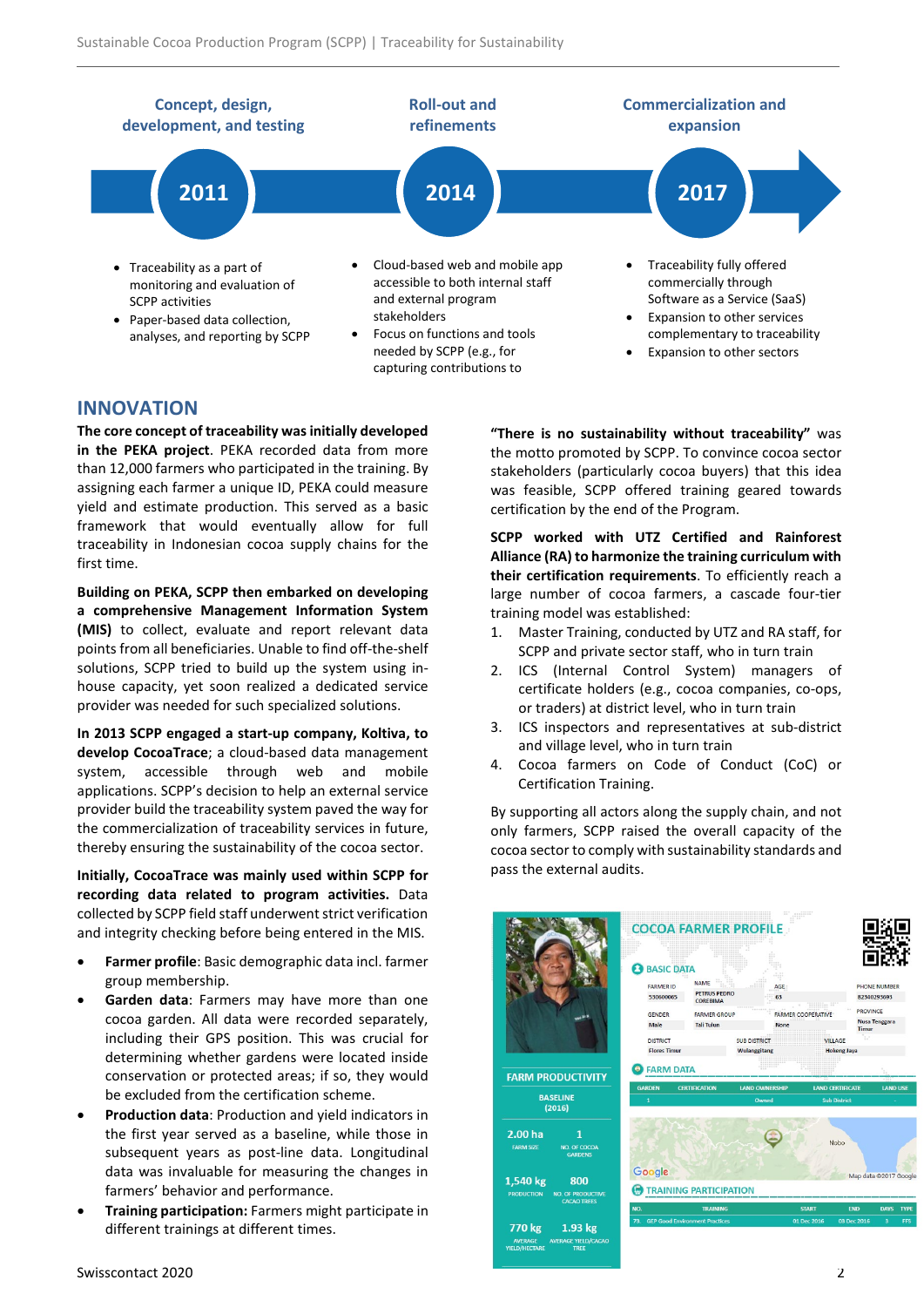**In 2014, SCPP rolled out CocoaTrace as the sector's farm management and traceability platform** after completing the first iteration of development and testing. SCPP field staff switched from paper-based to digital data collection using Android handheld devices. This reduced the risk of invalid data entry and allowed real-time data tracking. To ensure full transparency, program donors, supply chain partners and other stakeholders were given access to collect, edit and review farmer data according to their needs.

- **Tracking GAP adoption rates**: Key GAP elements (e.g., replanting, pruning and sanitation practices) were recorded and tracked over time. This enabled the early identification of struggling farmer groups and knowledge topics requiring reinforcements.
- **Estimating the volume of beans**: Supply chain partners could estimate and monitor in real time the supply volume of certified beans in their own areas. This was indispensable for supply chain management and business planning.

**CocoaTrace enabled fully transparent and traceable cocoa sourcing.** Farmers used an ID card with a barcode when selling their traceable/certified production: Buying units scanned the card; checked the farmer profiles, including farm data with exact location; recorded the transaction directly in the system; and printed the invoices. The same process applied when beans were sold by farmers or buying units to certificate holders, cooperatives, warehouses or exporters. The calculation of bonuses, premiums and prices based on quality happened automatically in the Program. All transactions with unique ID were available online and the whole process could be traced at any time, including historical records.

mstc<br>
With<br>
were<br>
certi<br>
92,0 *Within the first SCPP phase (2012-2015), 12,000 farmers were certified by either UTZ or Rainforest Alliance certification labels. This figure grew by eight times to 92,000 by the end of the Program (2020).*



**SCPP, Annual Report 2015 and 2020**

In Aptornal<br>totalin<br>coope<br>partn *In April 2015, certification premiums and bonuses totaling US\$170,000 were paid to the farmers, cooperatives and buying station of a supply chain partner in Southeast Sulawesi.*

#### **SCPP Annual Report 2015**

**In addition to these basic functions, CocoaTrace was continuously refined** to eliminate errors, improve userfriendliness and add new features to meet the growing needs of the Program and partners. Features included:

- **Polygon mapping**: Instead of tagging GPS points, SCPP staff walked the farm borders to record area coordinates. The re-calculation of actual farm sizes helped clarify the inconsistencies in yield data due to the under- and overestimation of land sizes.
- **Measuring progress and contribution to multidimensional sustainability**: to report GHG emission reduction, SCPP developed an estimation model that measured carbon footprint from the use of chemical fertilizers and carbon sequestration from above ground, below ground, litter and soil (organic carbon<sup>a)</sup>). Other aspects included poverty (PPI -Progress out of Poverty Index), nutrition status (WDDS – Women Dietary Diversity Score) and finance (e.g., access to formal loans).
- **Other functions,** including profiles and administration for supply chain actors (farmer groups, cooperatives, traders, warehouses) and farm input providers (nurseries and input kiosks).

**Full commercialization of the traceability service was marked by the integration of farm inspection or internal audit functionality into Koltiva in 2017**, a function that had hitherto been delivered by SCPP. The Koltiva team had expanded from 15 to 250 people. Two years later, Koltiva added into their offering Chain of Custody (ChoC) trainings for supply chain actors and CoC/Certification Training for farmers, which contained simplified aspects of GAP and GEP modules developed under SCPP.

**The traceability model and experiences from the Indonesian cocoa sector were disseminated to other sectors**. Building on CocoaTrace, Koltiva expanded its service offers to include commodities such as palm oil, coffee, coconut and rubber for various clients in more than 15 countries worldwide.

**As traceability became the new norm in the sector, cocoa companies found different solutions**. Some fully outsourced it to Koltiva, while others only used CocoaTrace as Software as a Service (SaaS) and had their own field teams for training and internal inspection. At least two multinational cocoa companies developed their own, in-house traceability platform, and established or expanded their field teams.

a) See Knowledge Brief on Promoting Polyculture Model for Plantation Commodities and Public-Private Partnerships.